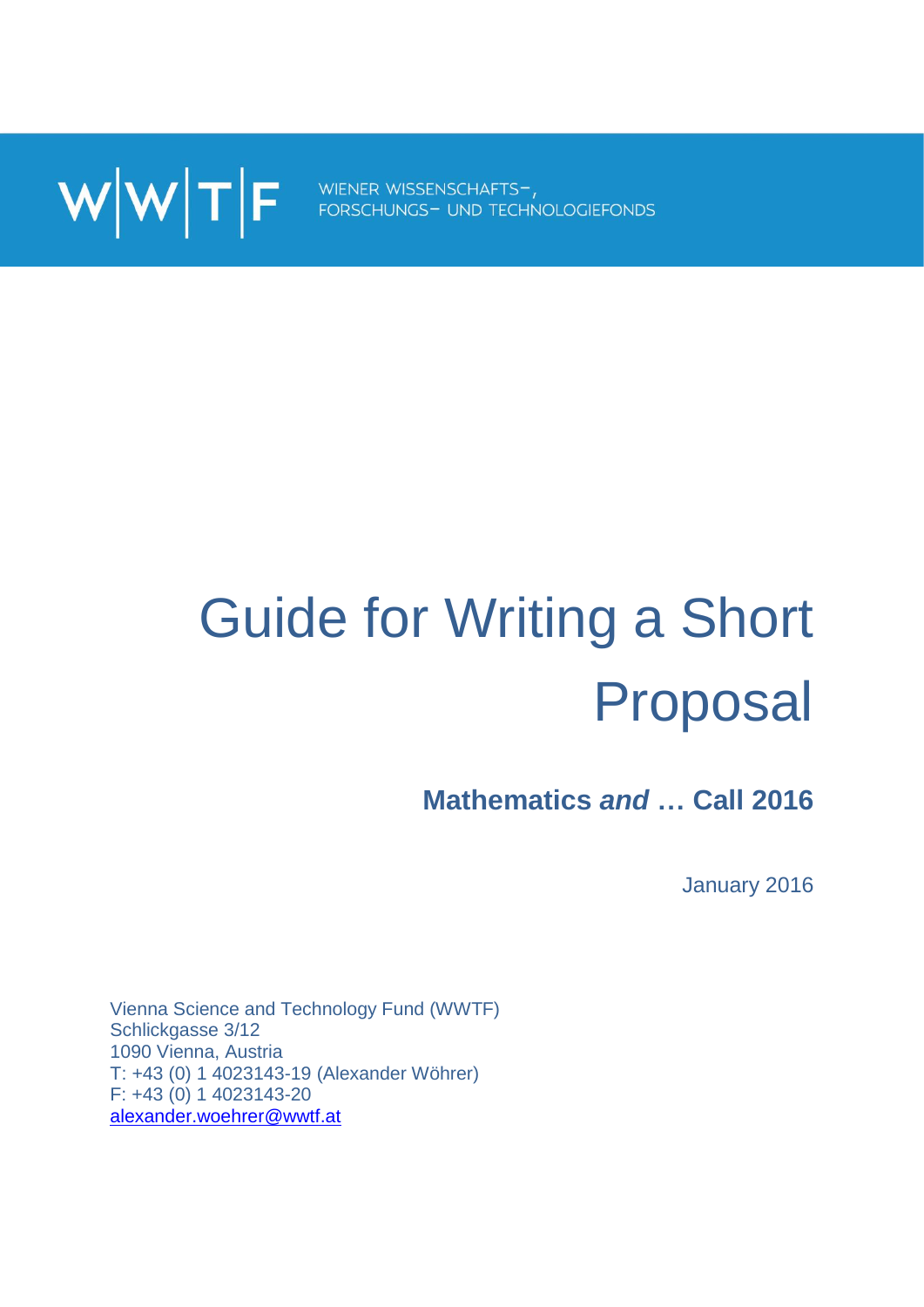## **About WWTF**

The Vienna Science and Technology Fund (WWTF) is the only larger Austrian private nonprofit organization established to promote science and research. WWTF started its funding activities in 2003. According to its statutes, WWTF aims to fund excellent scientific research(ers) following the highest international standards in order to promote Vienna as a city of science and research.

WWTF provides substantial funding for larger multi-annual research projects at home institutions located in Vienna ("Project Funding"), as well as striving to attract excellent researchers from abroad to Vienna ("Vienna Research Groups for Young Investigators"). WWTF runs calls resulting in a tough competition for funding with an average success rate of less than 20% (a rate that varies, however, from call to call).

Currently, WWTF runs the following thematic programmes: "Life Sciences" (\*2003), "Mathematics *and* ..." (\*2004), "Information and Communication Technology" (\*2008), and "Cognitive Sciences" (\*2011). The financial resources of WWTF originate from the "*Privatstiftung zur Verwaltung von Anteilsrechten*" from which WWTF receives about seven to nine million € annually.

In addition, WWTF runs the following funding programmes for the City of Vienna: The "University Infrastructure Programme" (\*2006) and "Vienna Research Groups for Young Investigators" (\*2010).

While the thematic funding programmes are established in close coordination with Viennese RTD policy and initiatives, the review and selection process lies strictly in the hands of international scientists not employed in Austria. The main selection criterion for funding is excellent scientific quality according to the highest international standards. For each call, an appropriate international expert jury is established. Additionally, for each proposal a number of written peer reviews are obtained. In a meeting in Vienna the juries formulate a funding recommendation based on the reviews and on their own expertise. This recommendation is then formally accepted by the WWTF Board of Directors.

The governing body is the WWTF Board of Directors. It is complemented by the WWTF Advisory Board composed of Viennese scientists and representatives from the economy, society and politics. WWTF office manages all funding activities and is the contact point for all applicants.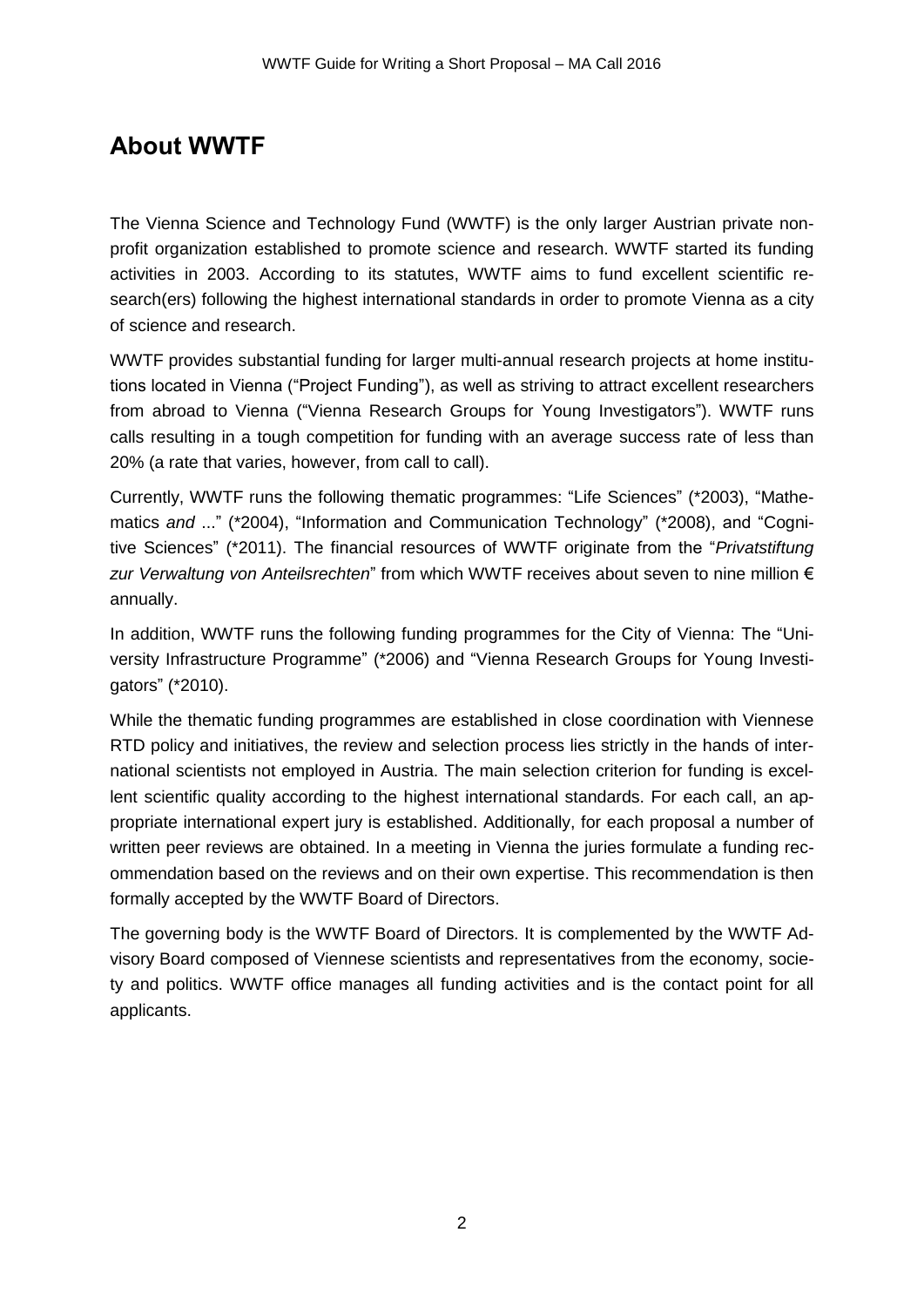## **Important Issues**

The **Call Fiche** including contact information of WWTF call managers is available at [www.wwtf.at.](http://www.wwtf.at/) The formal criteria for a WWTF MA 2016 project include a minimum funding volume of 200.000 € with an upper range of up to 650.000 € and a planned duration of 2-4 years.

The **Principal Investigator (PI)** of a WWTF project must have a Viennese home institution where the project is affiliated. This includes researchers moving to Vienna with a Viennese affiliation and work place in case of funding. Project **partners** outside of Vienna may receive funding of up to 20% of the total funding applied for. Partners outside Vienna are an option; they are neither obligatory nor a formal criterion for acceptance.

For **universities**, WWTF projects are according to §27 of the "Universitätsgesetz 2002"; authorized signatures from the university / scientific institution acting as the home institution are therefore mandatory at the submission stage. In case of funding, the institution will be the formal contract partner with the principal investigator taking full scientific and financial responsibility.

WWTF funding may be used for all project-related costs; however, the main focus should be on funding scientific personnel. Everybody employed in a WWTF-funded project should get a fair contract with a *wage* according to the "Kollektivvertrag" (collective agreement) of the Austrian Universities or – for staff employed at non-university institutions – according to the standards of the Austrian Science Fund (FWF) available online at [www.fwf.ac.at/de/projects/personalkostensaetze.html.](file://vondoderer/wwtf_daten/Projektcalls/Life%20Sciences%202013/Bewerbung/www.fwf.ac.at/de/projects/personalkostensaetze.html) A *maximum total employment* is set at 100%. The personnel categories are:

- **Senior Personnel:** highly qualified scientists, usually already in permanent employment
- *Post Doc:* or equivalent qualification, including Senior Postdocs
- *PhD Student:* or equivalent qualification
- *Diploma Student:* Bachelor or Master students
- *Office/Technician:* office staff or technical staff (proportional funding only)

The funding by WWTF under this scheme is not intended to cover investment in general infrastructure, however pro rata depreciation rates for the project duration are fundable for **equipment** necessary for the project. WWTF funding also covers **materials** (consumables and small devices up to 1,500 € each), **travelling costs** (incurred for attending project related scientific events and invitations), **publication costs** (including cost for patent filing and open access publication), **workshops / conferences** (costs incurred by own scientific events), and **other project related costs**.

WWTF pays a **maximum of 20% overhead**. Overhead ("indirect costs") is calculated as 20% of the direct costs of the project. The total funding volume is calculated as direct + indirect costs. A separate project account / SAP number for bookkeeping is necessary for each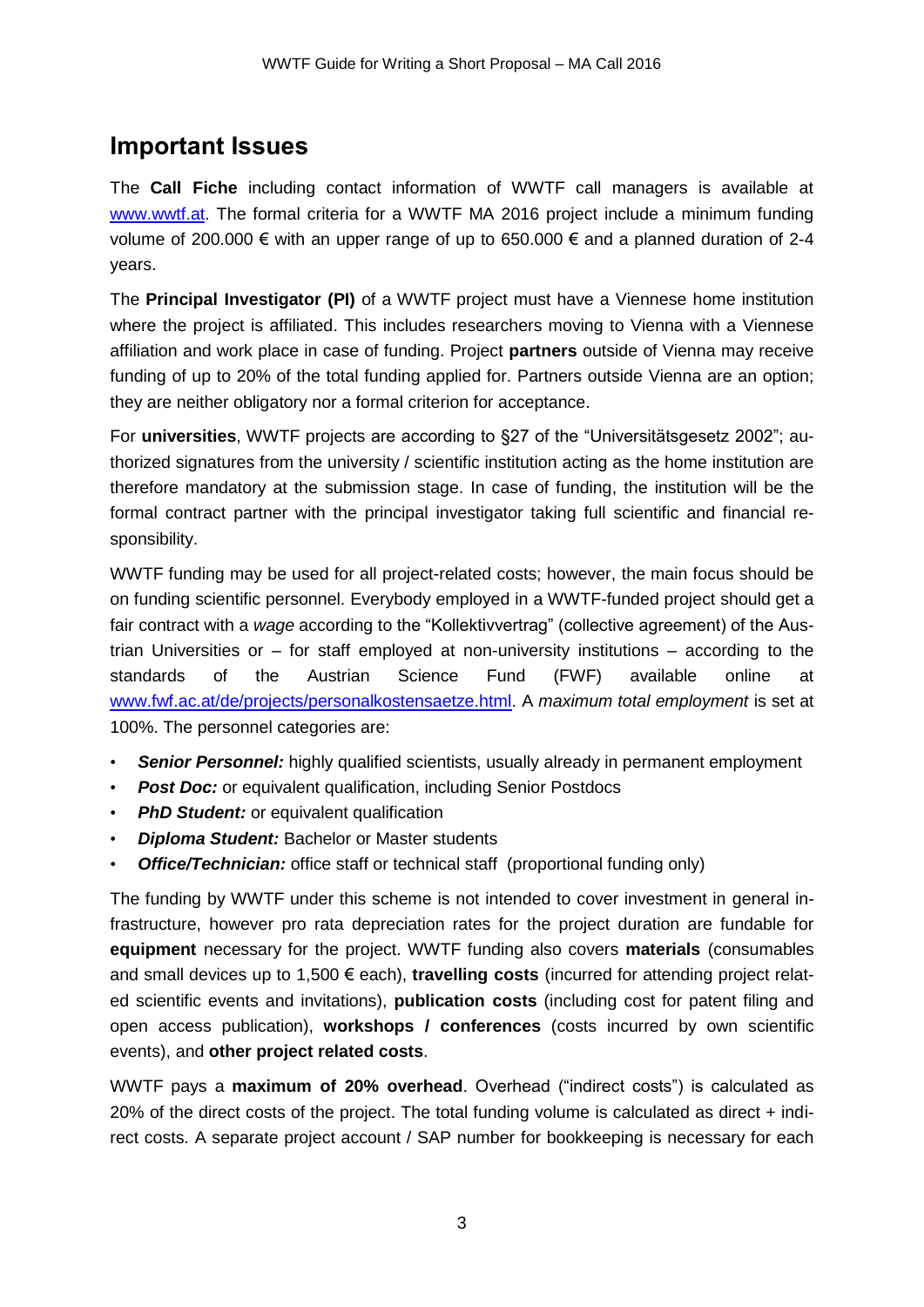project and the direct costs must be reported to WWTF. The overhead is paid as a flat rate with no strings attached. Kindly stick to the overhead regulations of the involved institutions.

**Compliance with the rules for good scientific practice** is mandatory even at the proposal stage.

# **Funding Criteria**

This WWTF call aims to support teams of researchers that strive for **innovative mathematical methods leading to applicable solutions in and together with other disciplines** (a mathematical applicant together with a partner from another discipline or vice versa). Thus, cooperation between researchers from different disciplinary contexts is a formal criterion for funding. The key selection criterion for this call is scientific quality, i.e., both the applicant and the submitted project must be scientifically outstanding. The **innovative aspect** of a project is a major criterion in the review of the proposals. Innovation is expressed through "innermathematical mobility" regarding promising application domains (e.g. computational humanities, energy, traffic, etc.) OR strong methodological extension (e.g. method itself or combining methods). Projects involving truly novel interdisciplinary collaborations will be given clear preference. Further criteria refer to the **ability** and innovativeness of the project **to bridge disciplines** and to its potential **medium-term economic and/or social benefits**.

In order to assess and evaluate the interdisciplinary and innovative nature of the research endeavor, the above points need to be clearly outlined within the proposal.

# **Evaluation Process**

In this call a **two-stage submission process** is used: first a short proposal of a maximum of five pages shall be submitted describing the key objectives and motivation for the proposed work. Second, if the short proposal is successful, the applicants are invited to submit a full proposal. Short proposals may be submitted at any time from the opening of the call until the final closure date (**15-04-2016 2pm**). Full proposals have to be submitted upon invitation by **19-08-2016 2pm.**

#### **Evaluation procedure in detail:**

**1. Formal eligibility check by WWTF:** Initially the proposals will be screened for formal eligibility by the WWTF office based on the following criteria: Principal Investigator is affiliated to a Viennese research institution | duly submitted | funding range between 200.000  $\epsilon$  and 650.000 € | required signatures | all necessary parts filled in. **Proposals that do not meet the key requirements outlined will not be sent for further evaluation to the jury.** Applicants deemed ineligible will be informed shortly after the submission deadline.

**2. Evaluation of short proposals:** If the proposal is not rejected for formal reasons it will be evaluated by the jury. Each proposal will be assessed independently by several panel members based on the following criteria: **Quality** (scientific originality and excellence of the pro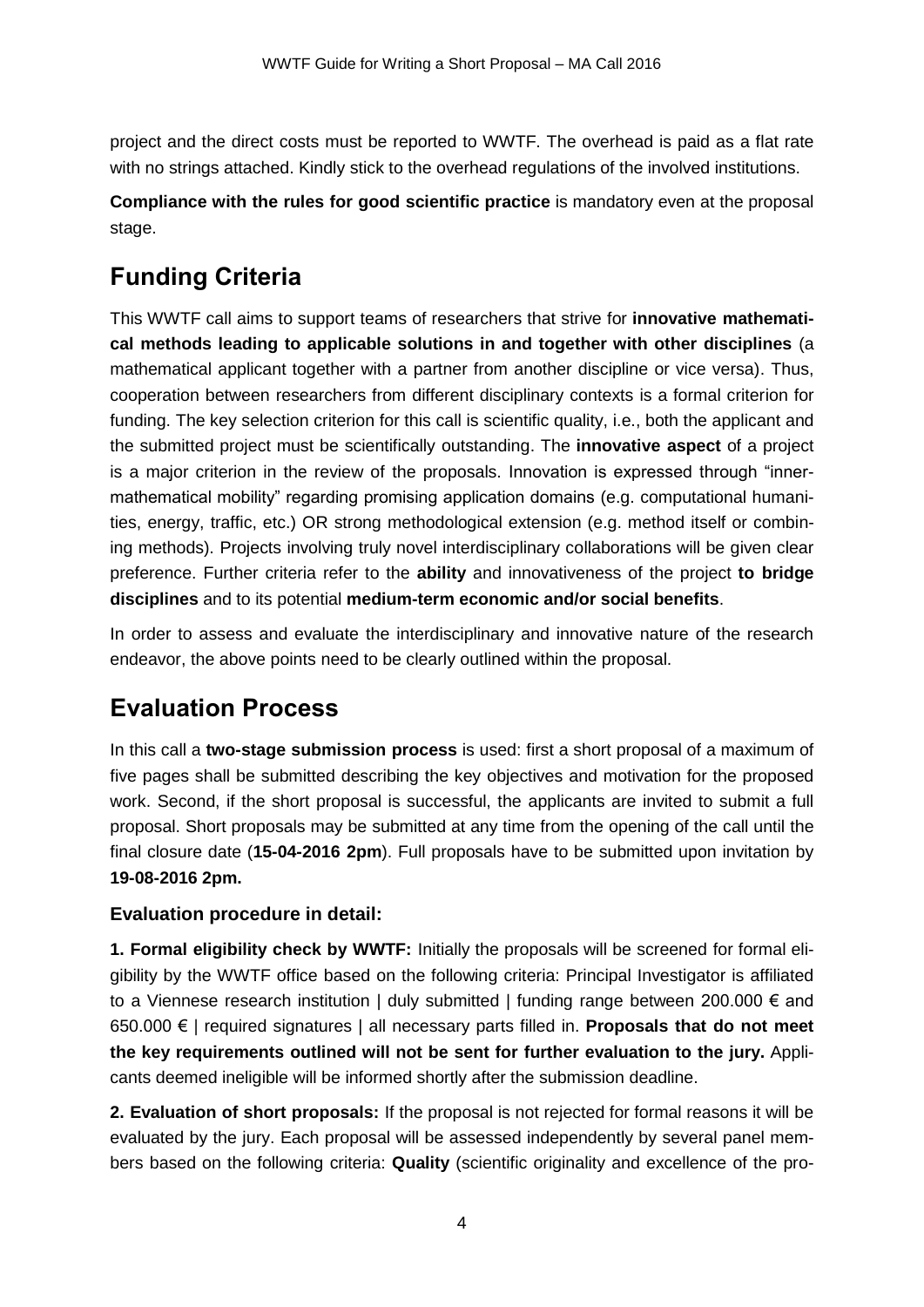posed research project), **Innovative character** (which aspects of the proposed project are especially innovative?), **Ability of bridging disciplines** (Which different disciplines will work together and are there any (new) cooperations encouraging new approaches?), **Economic/social relevance** (what are the prospective benefits and when they are to be expected?), **Potential of the applicants** (accomplishments and potential of the applicants to conduct the research). Applicants not successful will be promptly informed about rejections and receive a brief summary of the evaluations of the jury.

**3. Evaluation of full proposals:** If the short proposal is qualified, the applicants are invited to submit a **full proposal** by **19-08-2016**. The objectives of the full proposal must be consistent and in accordance with the successful short proposal, extending it by providing full details about the approach, the specific work plan etc. A guide for writing the full proposal will be provided in due time. The evaluation of full proposals is carried out through a combination of remote assessment and panels of international experts that convene in Vienna. In the latter case, the initial jury is extended by additional renowned scientists. Two **jury members** are assigned to each proposal which at first undergoes **written peer review** by at least three international reviewers.

**4. Jury meeting** in Vienna in December 2016: Most significant step in the assessment. Comprehensive evaluation of all proposals on basis of written peer reviews and the jury's own expertise resulting in a recommendation "to be funded" or "not to be funded" for each proposal.

**5. Formal funding decision** (confirmation of jury recommendation) by WWTF Board of Directors.

*Applicants will receive anonymized full text reviews and a summary of the jury discussion after the formal funding decision.*

# **How to use WWTF's Online Submission System**

- 1. Go to [https://funding.wwtf.at](https://funding.wwtf.at/)
- 2. **Register** with your e-mail address and name: password will be sent to you by e-mail. If you submitted in a former call, you can use this login data.
- 3. **Log in**, choose the call, and create a new proposal.
- 4. **Write a short proposal**: fill in requested information in *online forms* and *upload requested files* (in PDF format). You can access the system multiple times and modify provided information anytime.
- *5.* **Submit proposal**: the submit button becomes active only after all requested information has been filled in and uploaded; after submission no changes are possible anymore.

*Note: The submission system closes at 2 pm on the day of the deadline. The short proposal has a size limit of maximum 5 MB. No figures are allowed in this stage.*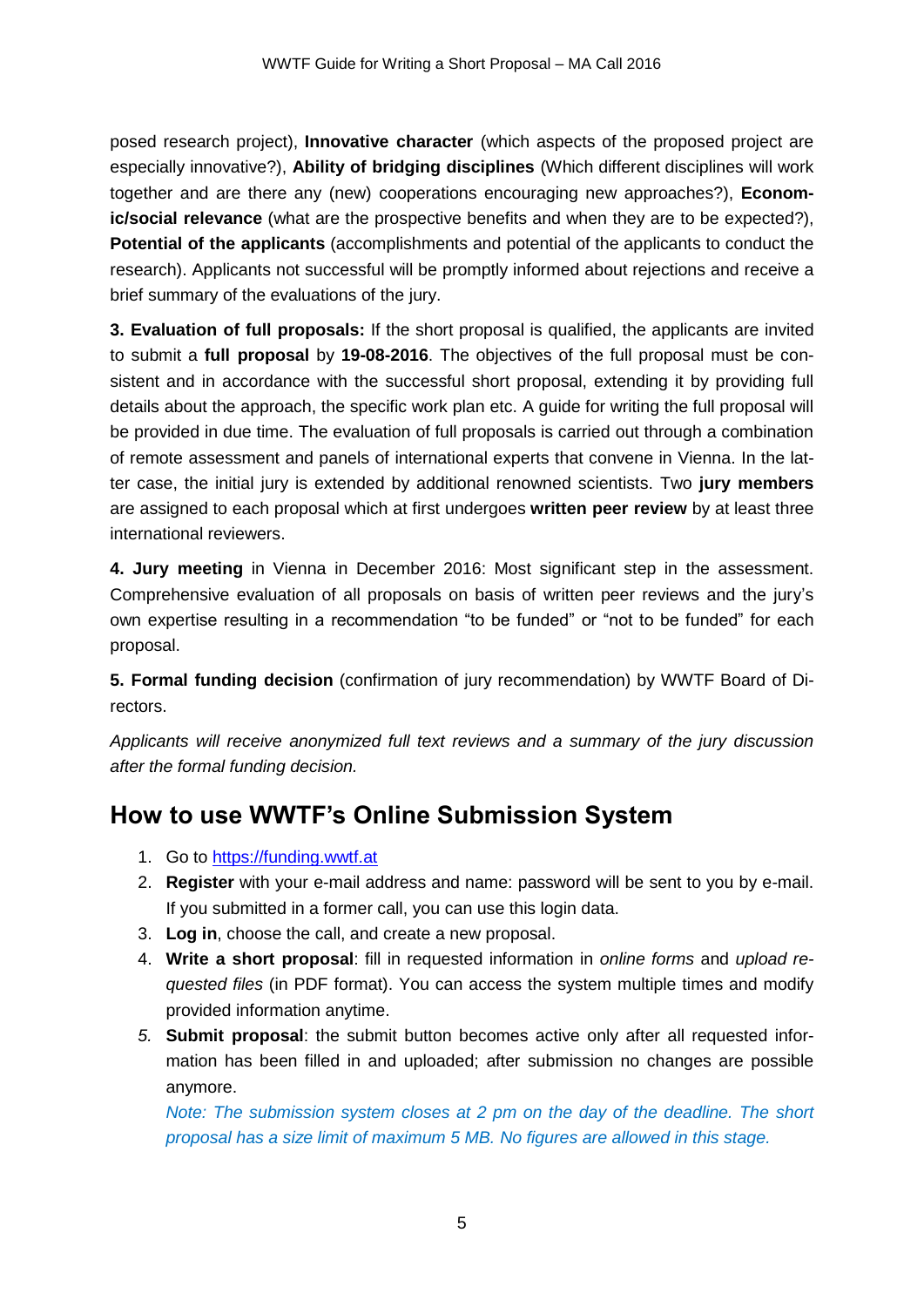# **Required Structure of a WWTF Short Proposal**

Applications to WWTF undergo an assessment by international scientists, thus all proposals must be written in **English**. A short proposal should not exceed 5 pages excluding appendix. Please write precisely and to the point!

#### **A short proposal to WWTF comprises ten parts:**

- 1. Basic Information
- 2. Project Summary
- 3. Outline of Approach
- 4. Innovative Aspects of the project
- 5. Characterisation of the Approach for Bridging Disciplines
- 6. Economic / Social Relevance of Proposed Research
- 7. Key References
- 8. Principal Investigators
- 9. Affirmations and Authorization
- 10. Appendix

#### **I. Basic Information**

This part has to be filled in the online forms in the submission system. It includes the *Title* of the project, *Keywords* and involved *Disciplines.* Furthermore, the **indicative project duration** (between 2 and 4 years) as well as the **indicative budget** (approximate within the range of 200.000-650.000 Euros) has to be stated.

#### **II. Project Summary (max. 1500 characters)**

This part must provide a complete project summary. State clearly the research question and the aims of the team as a whole. What are the innovative aspects of your proposal? Innovation is expressed through "inner-mathematical mobility" regarding promising application domains OR strong methodological extension (e.g. method itself or combining methods).

## **III. Outline of Approach (max. 5000 characters)**

What is/are the scientific challenge/s the project wants to address? Provide an outline of the scientific approach and methodology that will be used to reach your objectives. The objectives should be those that you consider achievable within the project.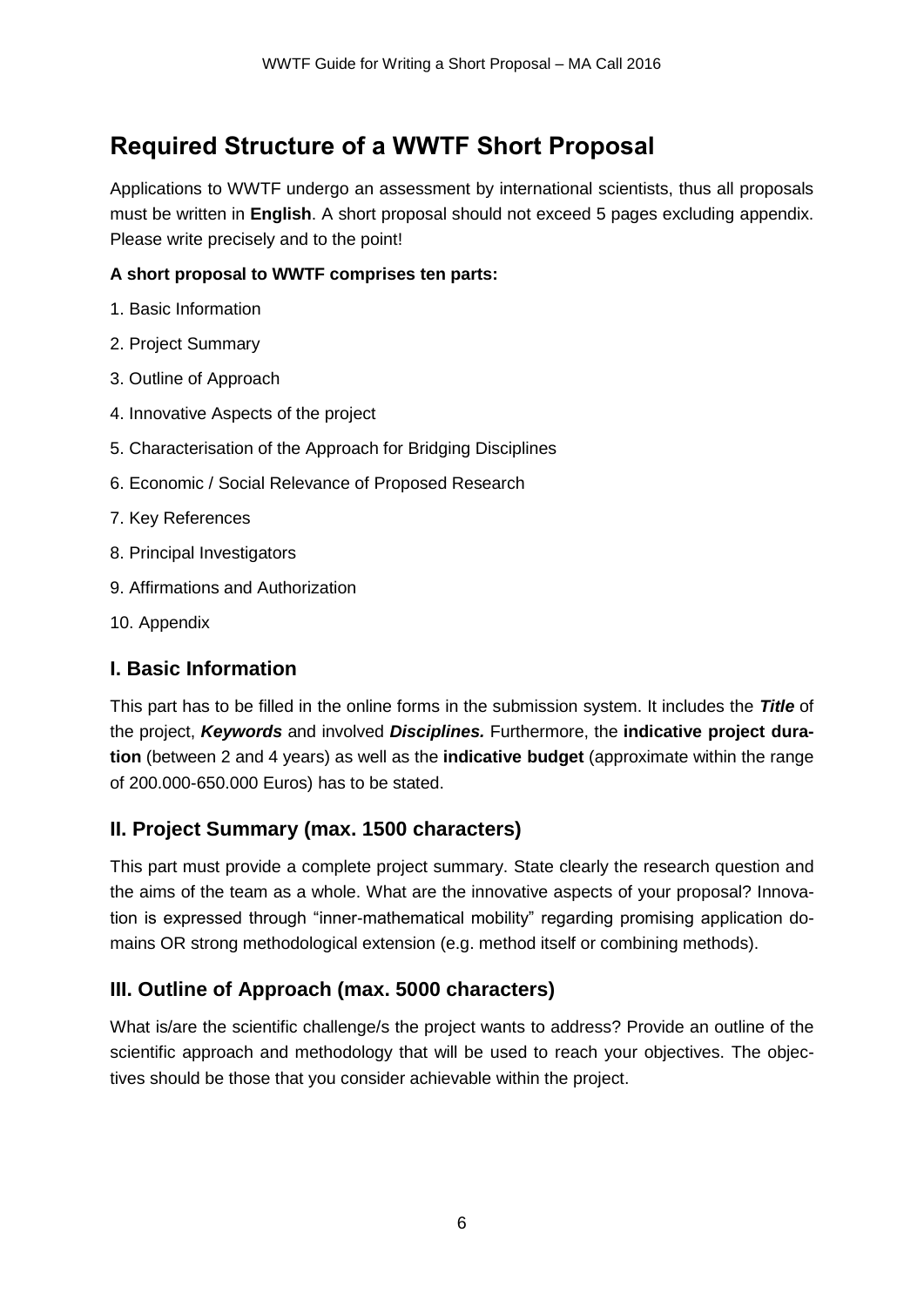### **IV. Innovative Aspects (max. 1500 characters)**

Which aspects of the proposed project are especially innovative? How does it differ from the ongoing research activities of each team member?

## **V. Characterisation of the Approach for Bridging Disciplines (max. 1750 characters)**

Which different disciplines are working together within your research project and whether there are any (new) cooperations between different institutions encouraging new approaches? What are the project's underlying rationales and working principles for bridging disciplines?

## **VI. Economic / Social Relevance of Proposed Research (max. 1000 characters)**

Illustrate what the prospective benefits of your project are and when they are to be expected. Also outline what niche your project's results might fill, possibly referring to what the respective market or societal needs are.

#### **VII. Key References (max. 1250 characters)**

Cite the most relevant background literature for the proposal (up to ten).

#### **VIII. Principal Investigator**

*Name* and *full contact information* of the **Principal Investigator** (PI) including the home institution where the PI intends to run the project is required. Typically, this information must also be provided for the Co-PI, representing another discipline. However, the PI is the sole responsible person towards WWTF. Furthermore, the names and institutions of the *Core Team* Members must be stated. Altogether, not more than 3 individuals (including the PI) should be stated in this section.